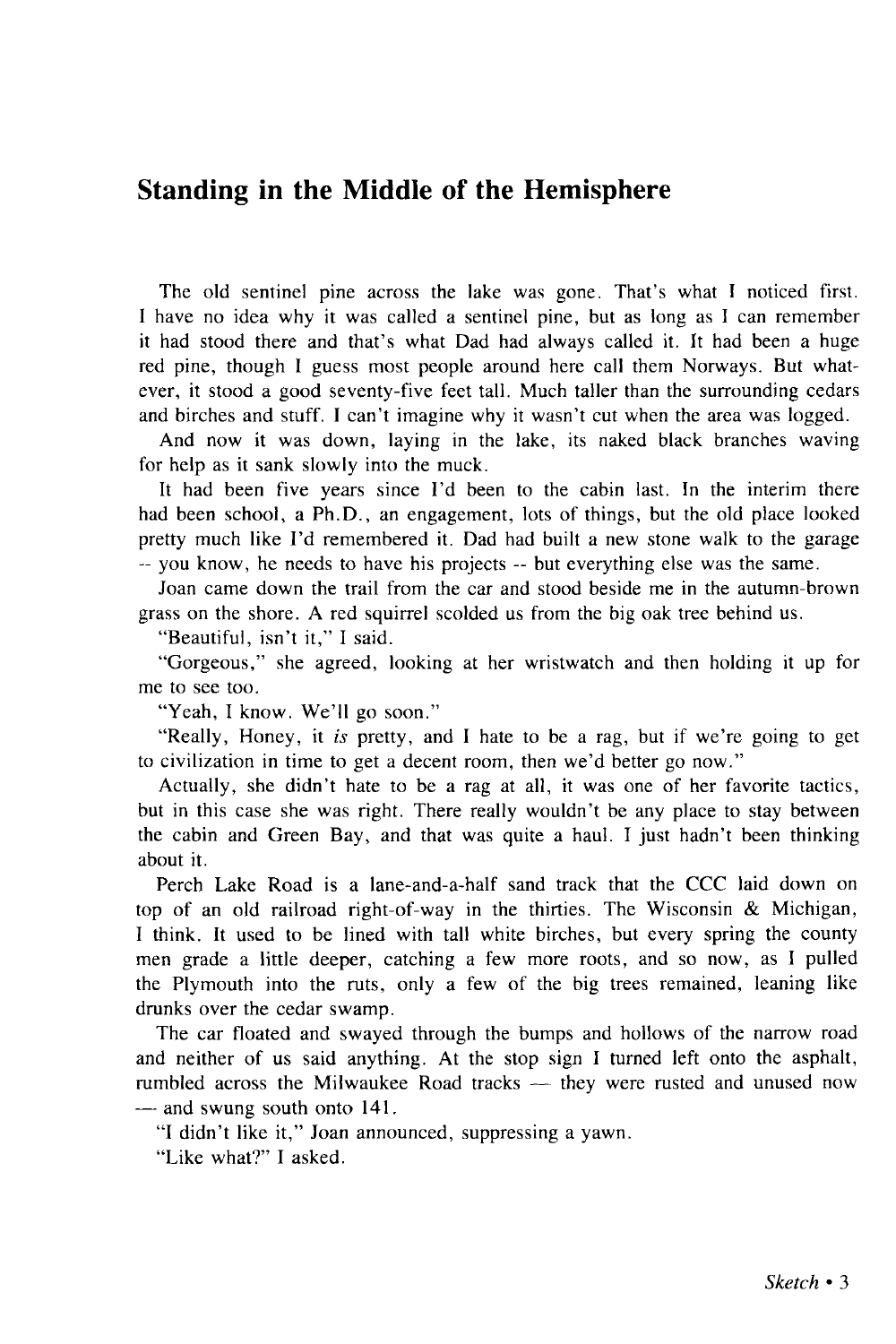"The college." She pushed the sunvisor over against the side window and squinted beneath it at the jack pine woods gliding past the car. "It was so . . . rustic," she explained.

"Oh." We had spent the morning and the previous day looking over Northern Michigan University at Marquette where I had been offered an assistant professorship. It wasn't exactly what I had in mind either, but I wasn't in much of a position to be picky.

It had been Dad's idea that we stop at the cabin. I hadn't really even thought about it. We were in upstate New York meeting Joan's folks for the first time when I got his call. I had just gotten done with summer school, finishing up my degree, and Joan and I were gong to spend a few days up on Lake Chaplain at her folks' place and then spend a couple more driving over the top of the lakes to Marquette. Then down to see Mom and Dad — they hadn't met Joan yet either.

"It'll only be a few miles out of your way," Dad said. "Why don't you stay there for a couple days before you come home? The key's hanging under the eave of the shed, remember?"

And so that's what we had planned on doing, but the water pump crapped out in Canada and we ended up spending those two days in Blind River, Ontario. Chrysler isn't so big up there; I guess they had to get the new pump all the way from Ottawa.

Anyway, I called the people at NMU and told them we'd be a couple days late and I wanted to call Mom and Dad and tell them the same thing, but Joan said she needed to get back to Chicago and get things together for the wedding. So we just decided to spend an afternoon at the cabin and push on to Illinois that same day, or at least by the next day.

Coming down from the Upper Peninsula, I slowed way down as we drove through Pembine. The little town wasn't much different than the last time I'd seen it, really. The ranger station was boarded up; they must have consolidated districts or something. And Swede's Place was now Tully's Place. Tully had used Swede's "Place" sign and the lettering styles didn't quite match. Everything else was the same though. Those dark red hopper cars still rusted away on the siding outside the crumbling station, just as they had for years, and the neon sign still glowed feebly on the weathered false front of Caroline's Tap. The place hadn't seen a fresh coat of paint in at least the twenty-odd years I could remember.

I pointed out some places of interest from my past to Joan.

"That's where the Algonquin Hotel used to be," I told her. "We'd go in there sometimes for supper when I was a kid. I always got grilled cheese. It burned down about twelve, thirteen years ago, right in the middle of deer season."

"That's really interesting, hon. Do you know where I put my sunglasses?" She rummaged in the glove compartment. "I can never keep track of the goddamn things."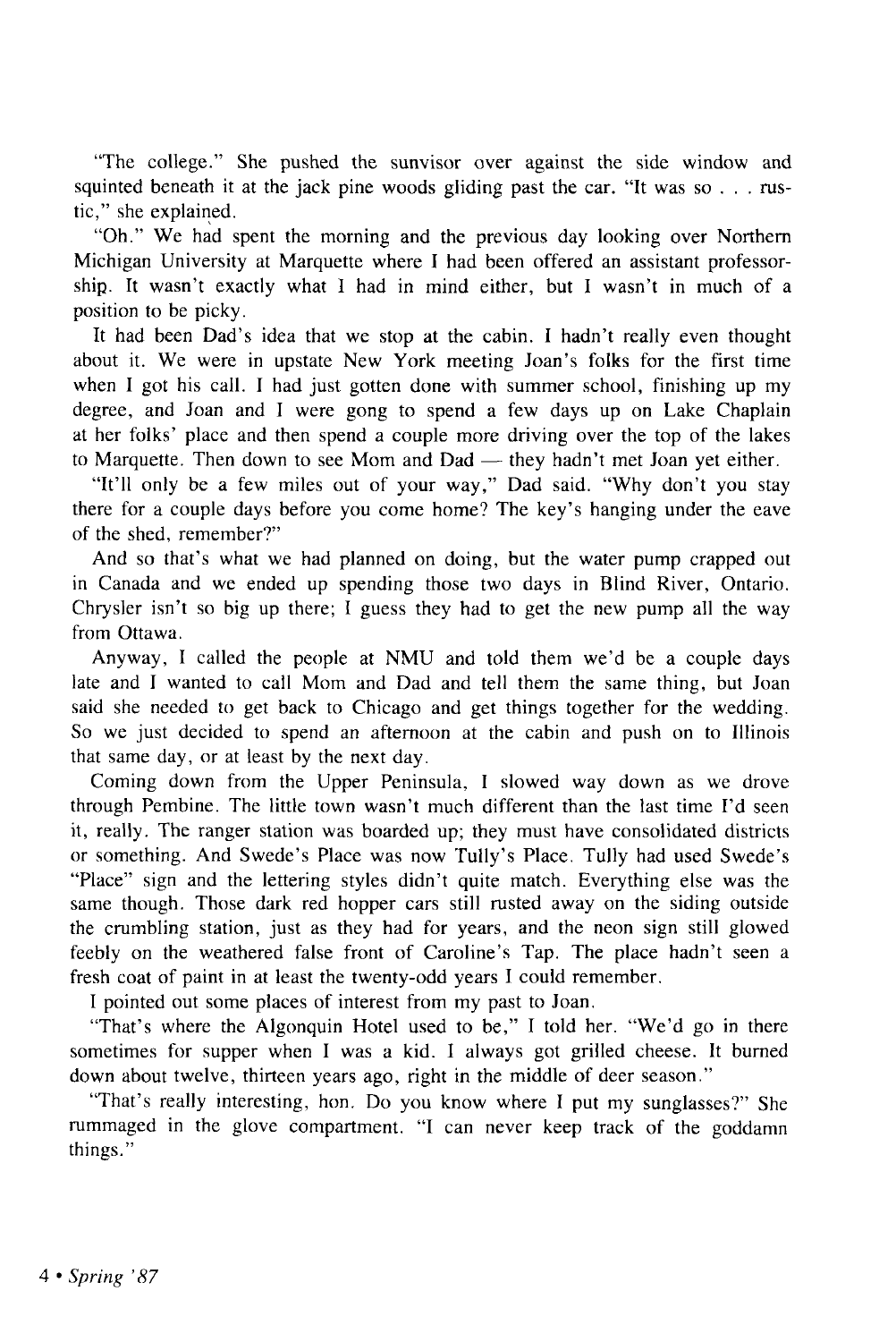I considered pointing out the park where the Firemen's Picnic was held, the post office next to where Ingram's store used to be, the Pembine Warehouse that sold everything from watermelons to goat feed to used paperback thrillers. I could have told her about how the True Value hardware guy had been arrested for all the cabin break-ins when he tried to sell the sheriff a stolen outboard, or how the county supervisor's kid had to be sent to the detox center in Green Bay, but she hadn't found the sunglasses yet, so I didn't say anything.

Sometimes I really wondered how I'd ended up with Joan. I'd look over at her in the passenger's seat, at her ears, her hands, her tawny eyebrows, and I'd wonder what the hell she was doing in my beat-up Plymouth. Maybe she wondered too, but I don't think so. No much, not then, anyway.

I had met her at Mark's place, at a party, when I was still an undergrad at Chicago Circle. The Trustees were engaged in a big campaign to get everyone to call it the University of Illinois at Chicago, but when I was there it was still Circle. Joan was a freshman at U of C. Mark had met her one snowy afternoon at the Art Institute and had been impressed with her looks. It takes nothing more with him. He'll invent everything else to his satisfaction and most people, after they've been around him long enough, will actually start to live his fiction.

I don't have that power of personality, and I guess I don't really approve of how Mark uses it, but when things were going slow sometimes I wasn't above helping him out with one of his leftovers. Joan was one of these, I suppose. I never really thought about it like that before.

We stopped at Lil's Truck Stop for supper. On the map, the little town it's in is a blue circle labelled Beecher, but basically it's just Lil's and Kelly's store across the highway. Joan picked out a table over in the corner by the jukebox after first streaking her fingers across the formica and holding them up suspiciously in front of her face. A little kid in a Packers sweatshirt was standing on his toes next to us, peering to see the top row of songs on the jukebox, rapping his quarter on the glass.

"They used to have great milkshakes here, Joan, and they always used to serve pop in bottles. I mean they never had one of the machines." She didn't raise her head from the menu and I just kind of petered out.

"That's great, John," she finally responded, flipping the vinyl page.

I rubbed my eyes and didn't reply. I looked out the window at the semis moaning by, rattling the screen door, headed someplace, going fast. Maybe that was it. Maybe when we knew where we were going some of this would work out.

I remember this one evening with Joan. It was during one of those weekends we used to have. I'd transferred out to NIU for my doctorate, Joan was still pissing around with art history at Chicago, and on Friday nights I'd drive in from Dekalb for the weekend. She had a place on Lakeshore Drive then, seventh floor. I remember it bothering me that Daddy was supporting her all the way from Boston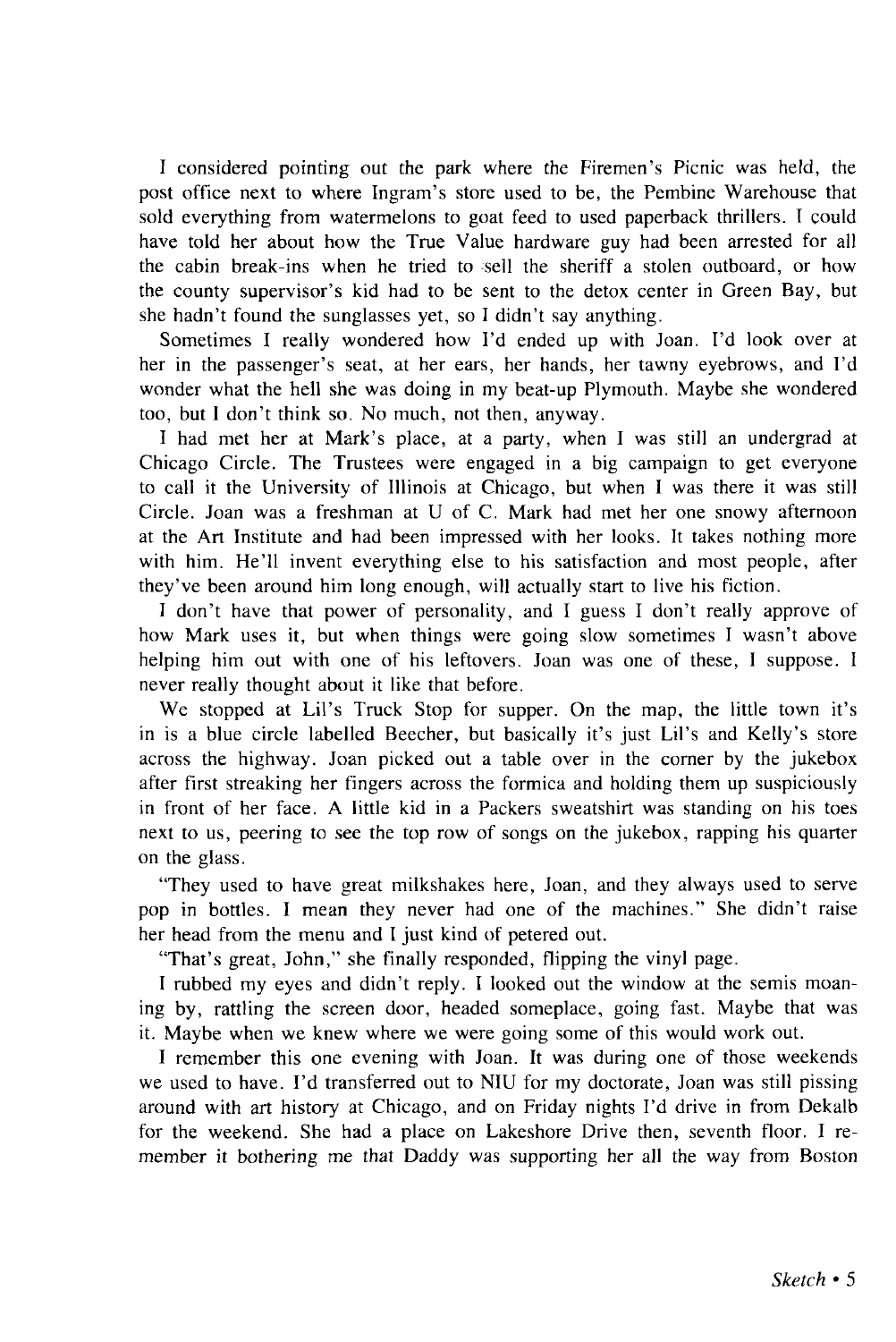in a better style than I'd ever be able to, but after awhile I just didn't think about it anymore.

But this one night, we'd taken a blanket, a jug of gin and tonics, and some Dixie cups up on her roof and were just talking and looking at things, at each other. Behind us and to either side was the city, tall, somber buildings watching us with a patchwork of lighted window eyes. And in front of us was the lake, shimmering and infinite, tiny waves marching in from Michigan, crushing themelves uselessly against the breakwater.

"Did you have Legos when you were a kid?" Joan asked without warning. The topic had been politics or something.

"Yeah," I answered. "I used to build spaceships. What brought that up?"

Joan turned and grinned, her eyebrows raised, her wide eyes sparkling in the lights from the next-door building.

"Nothing," she finally said, "just trying to be spontaneous."

"You're doing well," I laughed. My arm was tight around her shoulders, squeezing away the chill of the April night and the fingers of her free hand idly traced little paths of warmth up and down the back of my hand.

"I didn't get any Legos when I was little," Joan murmured. "They gave me dolls and latch-hook rug kits instead, but I always got into my big brother's and chewed on the blocks so they wouldn't fit together right."

I laughed again, and then I felt Joan's lips on my ear, her hair on my neck, and her voice saying, "And do you remember how Legos fit together, John?" And then falling backwards on the blanket, my Dixie cup skidding sideways, gin glistening on black tar.

"I just love it up here," Joan said later, after a drowsy silence. "You can see everything."

"Kind of puts it all in perspective doesn't it?" I said.

"What do you mean?" She snuggled closer and a plane skimmed low over the lake heading for Meigs Field, its anti-collision lights flashing like Joan's question mark. What did I mean?

"I don't know, it's just that up here it looks like a model, a fake, like a Lego project. It's easy to understand that it's not real, that it's not what life if really about, when you're looking at it from this point of view."

"I don't understand," said Joan, and that was all. Her hand dropped to her lap and mine went cold on her shoulder. She refilled her cup and the conversation was over.

Down the shore at Meigs the plane touched down and taxied out of sight. Maybe its lights were still flashing, but I couldn't see them.

"What's the matter, Joan?" I asked.

She eyed me over the top of the menu. They weren't the wide sparkling blue eyes I had taken back to my apartment after Mark's party. They were hard gray slits, brimming with cynicism.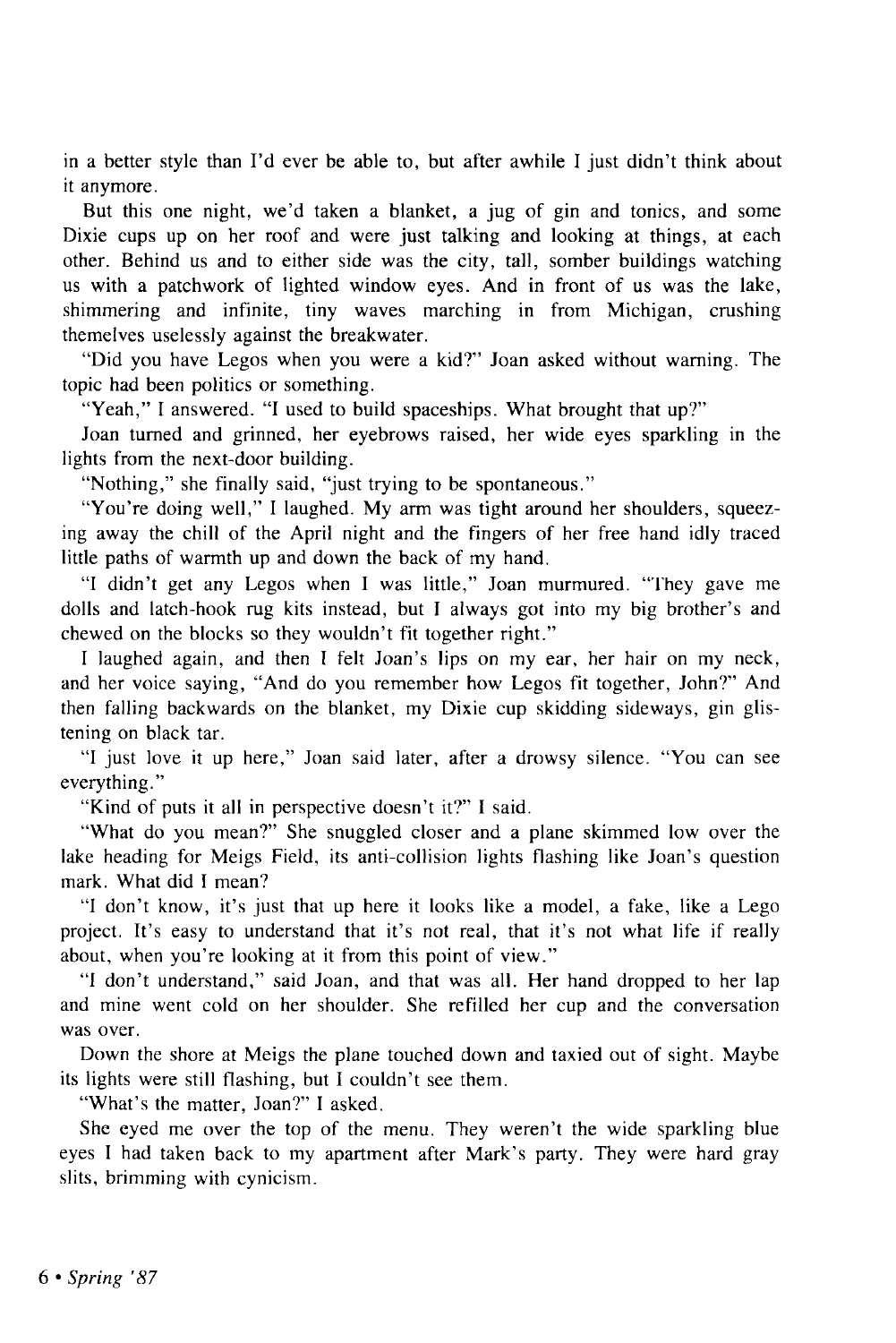"I just can't believe you're so *into* all this," she said, and made a sweeping gesture that seemed to take in the diner, the town, the whole state. "You're worrying me, John. I thought this was just going to be a nice little vacation, but you're actually thinking of *living* here. Aren't you!" Her voice cracked at the end of that, and big tears began to well up in the corners of her eyes, once again big and blue.

I sat there for a minute playing with my water glass, trying to get oriented.

"Well, why not?" I asked, still not really up to speed.

"Why not?" she echoed in a barely controlled undertone. "There's nothing here. Nothing that we've known or shared or experienced. Don't you remember, John? Everything that we have between us was forged in Chicago, in the city. You can't just transplant that into the wilderness and expect it to grow. It'll only wither up. You're *making* it wither up!"

"I don't understand," I mumbled. I was still clearly behind Joan somewhere in the conversation, and I was clawing my way through something thick and murky to catch up. "I never really thought about the city much," I continued. "1 mean, I never really thought I was part of it. Stuff like Mark's parties and the weekends we spent at your place, that was all just temporary, just transitory. This is what's real, Joan. Not just here, I mean, not just northern Wisconsin, but . . . *outside.*  Do you know what I'm saying?"

"No! I only know that I hate this, all of it!" she answered, quick. And then, after a dramatic pause of a second or two, she pushed her chair back into the jukebox and dashed for the door. I could see her through the dusty Venetian blinds pounding on the window of the Fury and then leaning against the fender, facing the highway when she realized I had the keys.

The little Green Bay fan was still at the jukebox, and as I brought my gaze back into the diner, I saw him staring at me wide-eyed, his quarter clenched fiercely in his grubby fist. I stuck a couple singles under the Al bottle and walked out into the gravel parking lot.

The first summer Joan and I were apart — she was in Europe with her parents and I was working third shift at Micro back home in Freeport — she sent me this photo her mother had taken of her. It just showed her standing on the Kurfurstendam in West Berlin, grinning for the camera, a pair of sunglasses holding back her golden bangs. Behind her, all around her actually, were crowds of people — Berliners, tourists, just hundreds of people. The picture was grainy and over-exposed.

On the back, Joan had written a line from one of her favorite songs in red marker, something from some English band I can't remember now. The line was, "In the city there's a thousand things I want to say to you." I'd never really thought about what she'd meant.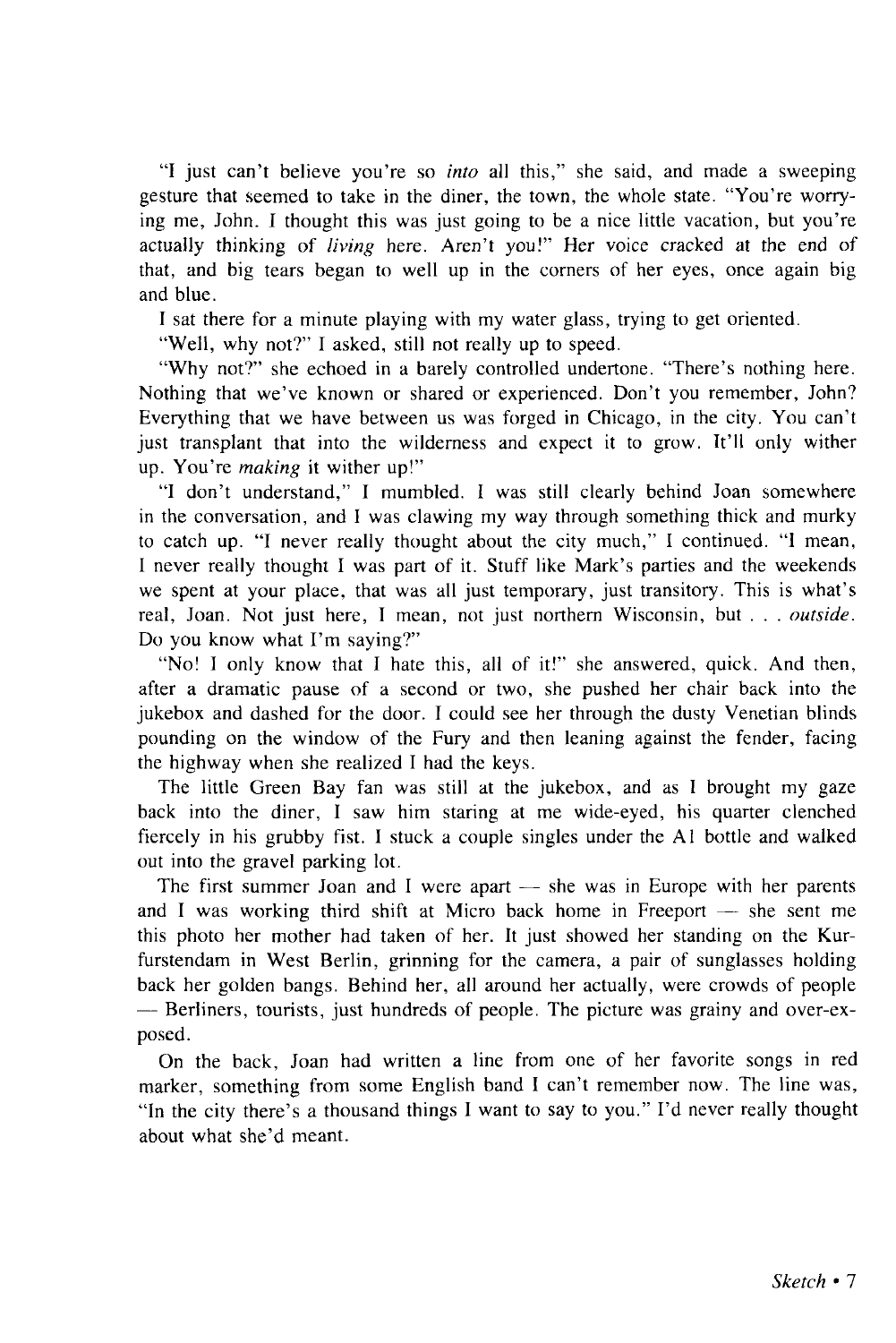We left the diner forty-five minutes ago, and Joan hadn't said a word since, choosing instead to stare fixedly out of the window. The little towns came and went like marks on a ruler as we tooled south on old 141. Amberg, Wausaukee, Middle Inlet, Crivitz, Pound, Coleman. I'd always liked this stretch when I was younger. On the way up to the cabin it meant we were almost there, and on the way back home the towns were close enough together that we really seemed to be making progress, even though it was actually the slowest part of the trip. It wasn't like that now. Joan still looked out the window, her elbow on the armrest, her hand in her sandy hair. No progress here.

South of Coleman, but before Lena, on the right side of the road, there's one of those little turnouts that the state maintains with a brown sign that says "geographical marker." Usually the signs say "historical marker" like the one a little further south about the Great Green Bay-to-Madison Auto Race, but this one was different. I'd never stopped at it, and as far as I can recall, neither had Dad, in all those years. Maybe he and Mom were doing it now, now that Steve and I were gone.

I hit the blinker and veered onto the gravel. The marker itself was just a little triangle of granite stuck in the dirt, flanked by a carved-up picnic table and a lidded green trash barrel. Three big spruce trees brooded over the back of the marker to remind you that you're still in the North Country, but a beanfield lay behind the trees. It had been in sunflowers the last time I'd been by, I think.

Joan gave me a searching look as the car rolled to a stop. It was the first I'd seen of her in miles, and I could tell that she'd been crying into the window.

"I want to see what it says," I said. "It could potentially be more interesting than the pop bottles at Lil's." I smiled broadly and was relieved to get a little snort out of her that didn't seem to shelter any animosity.

I unfolded myself from the car and stretched a bit, looking across the beanfield into the low September sun. I kicked a bottle cap up to the base of the granite marker, and then squatting to pick it up, read the brass plate. Its inscription was simple, something like, "This monument, lying at latitude 45° North, is exactly halfway between the Equator and the North Pole." Imagine that, in a Wisconsin beanfield. Somehow I would have thought it would have been a lot further south, like in Tennessee or somewhere.

I must have been looking at that rock for a long time, because I heard the car door open and then Joan was standing beside me.

"Well, we're here, dear," I said, pointing at the marker. "We don't have to unpack until after we eat if you don't want to."

A sardonic half-grin from Joan, one of her favorites.

"You're here, John, just you. I'm still on my way home." There was a long pause, during which I considered the blue-gray of the granite, the sighing of the traffic behind me and the iciness of Joan's tone. Then she continued, "You can come if you like."